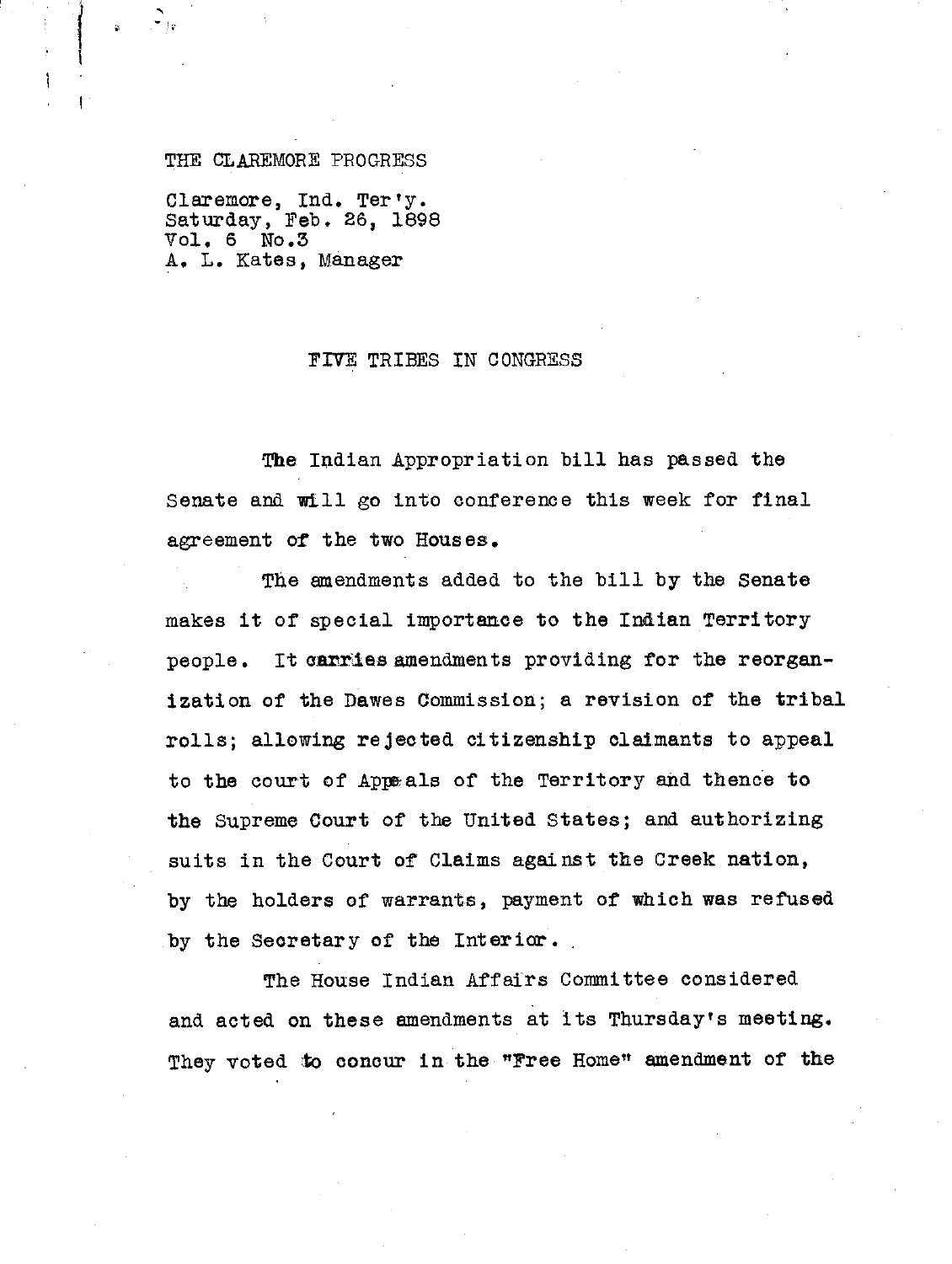Senate and added to the bill a committee amendment opening the Comanche, Kiowa and Apache reservations. This amendment is the bill reported by the committee last week. To attach it to the Appropriation bill is only a short way to secure its passage.

In the other Senate amendments the House voted to formally nonconcur, but the committee, it is understood, are in favor of accepting the Senate amendment providing for a revision of the tribal rolls by the Dawes Commission. The formal noncurrence was voted that the bill, with the amendments might be taken from the hands of the regular committee and placed in the hands of the conference committee.

The conferees on the part of the House will likely be Messrs. Sherman, Curtis and Little. It is not certain who will represent the Senate on the committee.

It will be seen that when the Indian Appropriation bill becomes a law, it will carry legislation on two very important questions: Tribal rolls, and citizenship appeals.

The House Indian Affairs Committee held two meetings this week for the consideration of the Curtis bill. It is now completed with the exception of the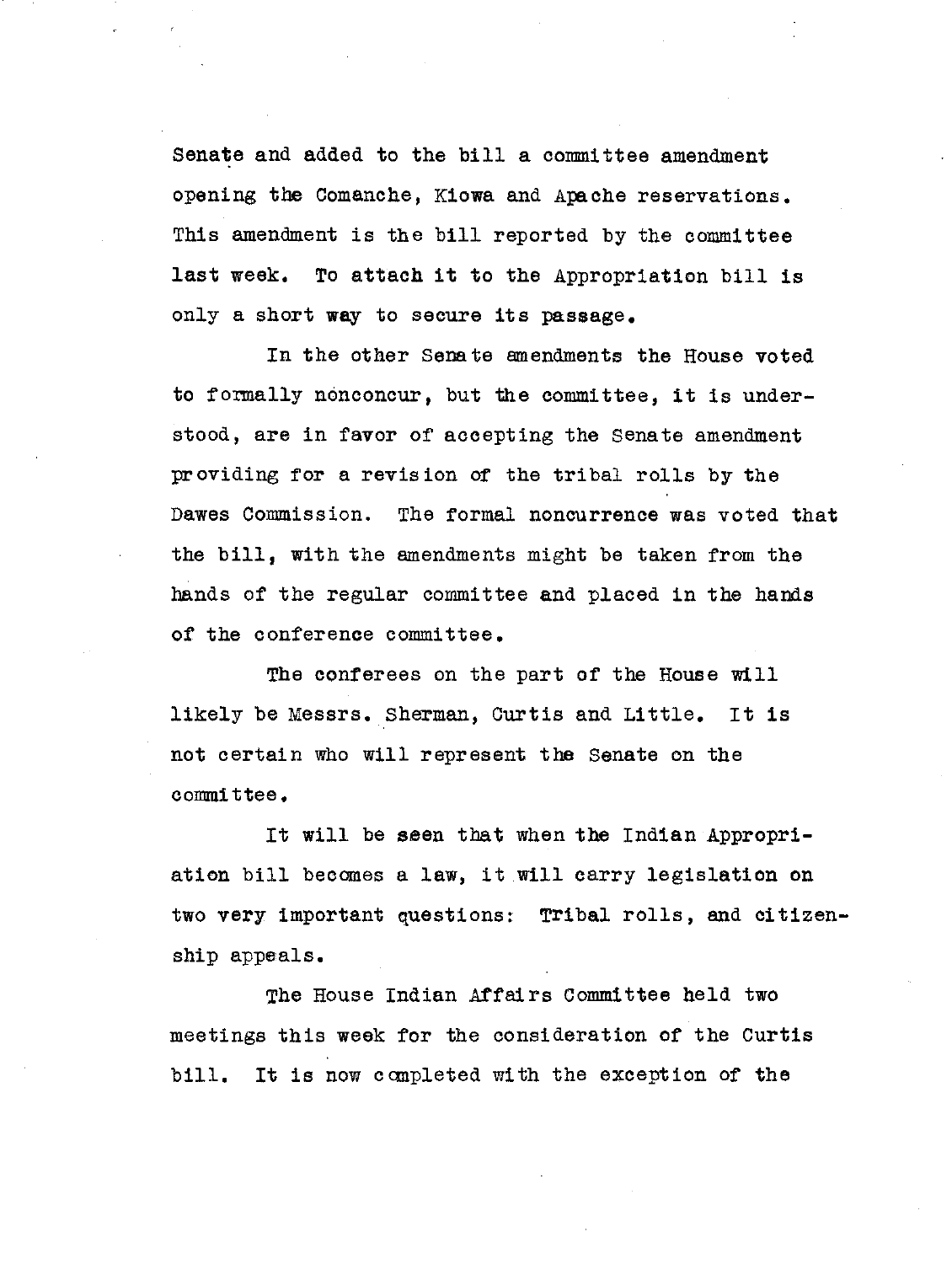Cherokee feature of the townsite clause, and the section relating to the claim of the Delawares. It was expected that these features would be settled at the session today, but on account of the absence of Mr. Benton who was expected to make some motions in regard to them, they were passed over and will be completed Monday.

The question to be considered at Monday's meeting of the committee will be whether or not the titles of those holding lots under the Cherokee townsite law, would be confirmed. At the last meeting of the committee Mr. Benton offered an amendment so providing. Mr. Curtis opposed it. It is likely that those holding under this law will be given the right to purchase the lots on which they own improvements, and be credited with the amount they have actually paid into the Cherokee treasury for such lot.

An amendment was adopted at to-day's meeting providing that royalties on coal and other minerals shall be collected for nine months after the passage of the act.

Mr. Sherman offered an amendment providing that the M. K. & T. Railway and all others claiming to have rights in the Territory, which rights will be disturbed by the passage of the bill, be empowered to instituted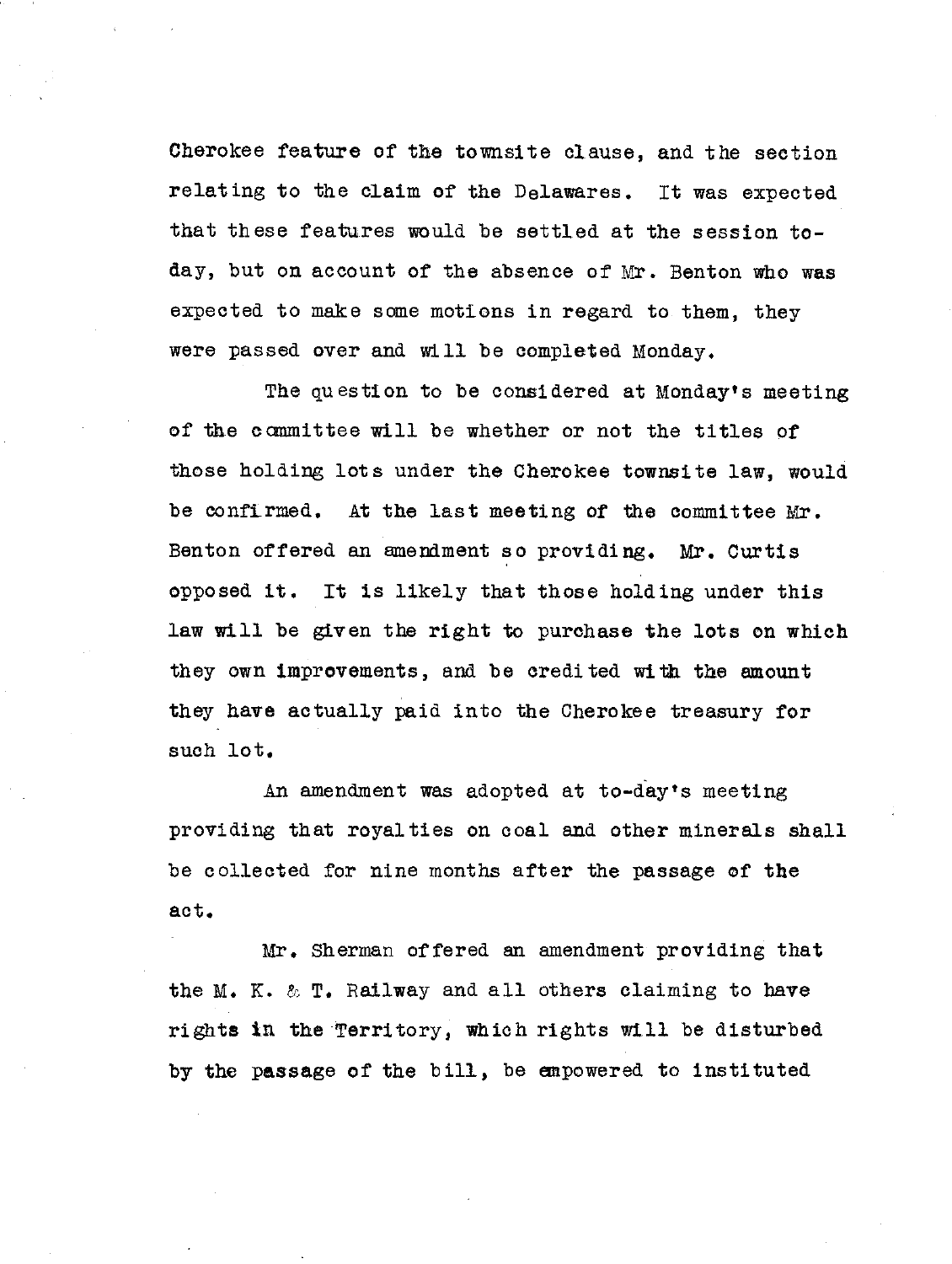suits to determine such rights. This amendment was opposed by Mr. Little on the ground that such suits would have the effect of recognizing, to some extent, the validity of railroad land grants, and be a source of unlimited expense and annoyance to the Indians by vihom the suits would have to be defended. The amendment was lost.

To resume: The Curtis bill is now completed by the committee, with the exception of the Cherokee townsite feature, and the Delaware'elaims. It will be reported to the House early next week, with such amendments as have been referred to in this and former communications.

While the amendment agreed upon by the townsite delegates some weeks ago was not adopted by the committee, some of its features are apparent in the modifications to the townsite clause of the Curtis bill, as agreed upon by the committee. For instance the manner of appointing the Boards of Appraisers has been changed so that one is to be appointed by the Secretary of the Interior, one to be elected by the town council, and the third, if necessary, is to be appointed by the United States Judge. Another feature likely to be adopted is with reference to the Cherokee townsites. While they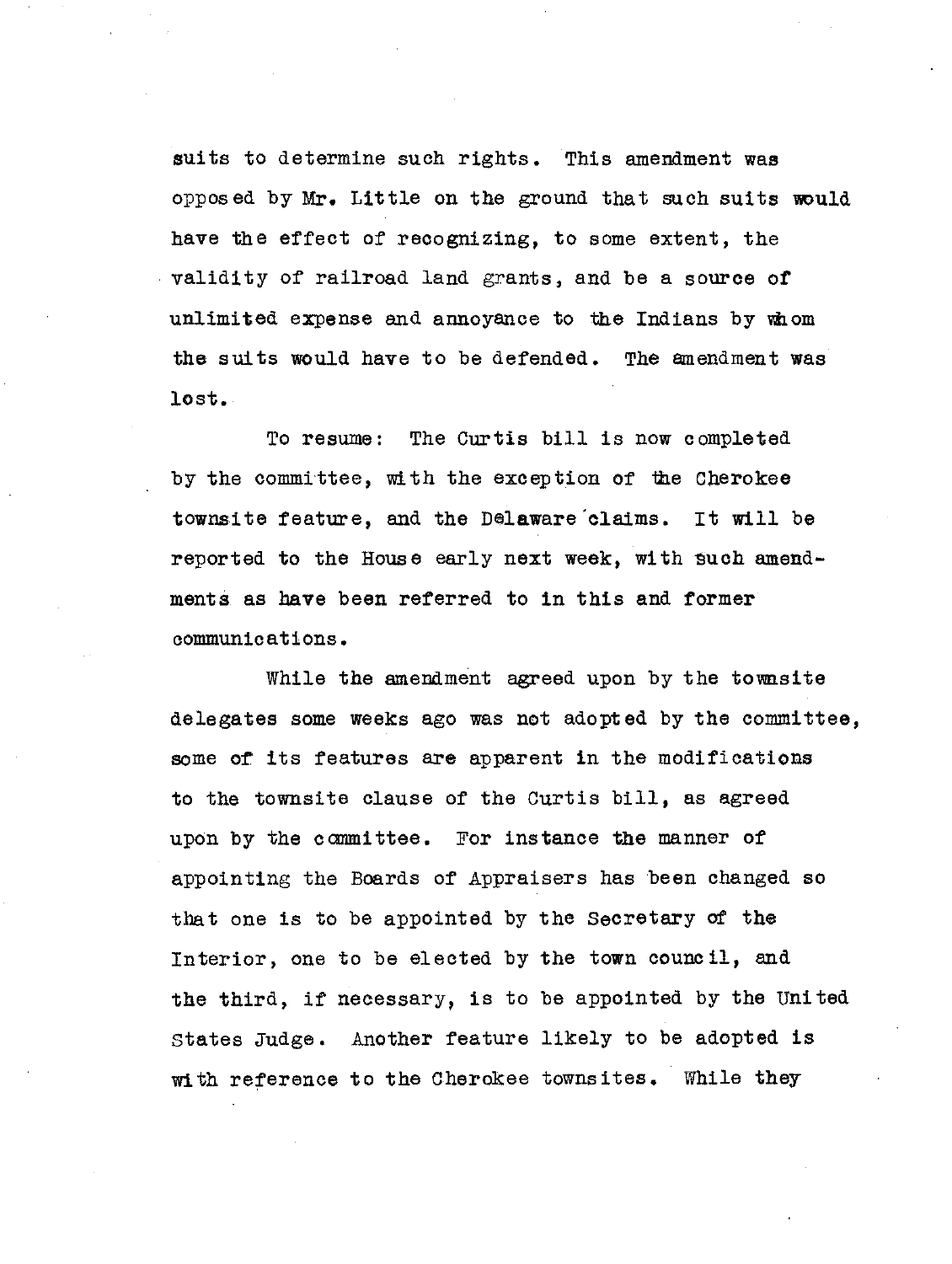will not be wholly confirmed, it is likely that holders will be given credit for such amounts actually paid into the Cherokee treasury.

The townsite delegates are now directing their efforts to that clause relating to the extent of improvements necessary to be on the lot to entitle the owner of them to purchase it. The Curtis bill says that anyone owning"buildings" thereon shall have the right to purchase the lot. The delegates think the word "buildings" an unjust term and that it should be changed to "substantial improvements" or "valuable improvements," so as to give the right to purchase to those owning improvements other than buildings. This is being specially pressed by Messrs. McMurray, of South McAlester, and Bledsoe, of Ardmore.

Senator Pettigrew says the Senate will pass the Curtis bill when it comes to that body. Since the Senate has added to the Indian Appropriation bill legislation on many of the most important questions, the idea has gone out that this is all the Senate is willing to do at this session, and that the Curtis bill will be shelved when it comes over from the House.

I yesterday called on Senator Pettigrew and obtained from him several positive declarations as to the probable policy of the Senate toward the Curtis bill,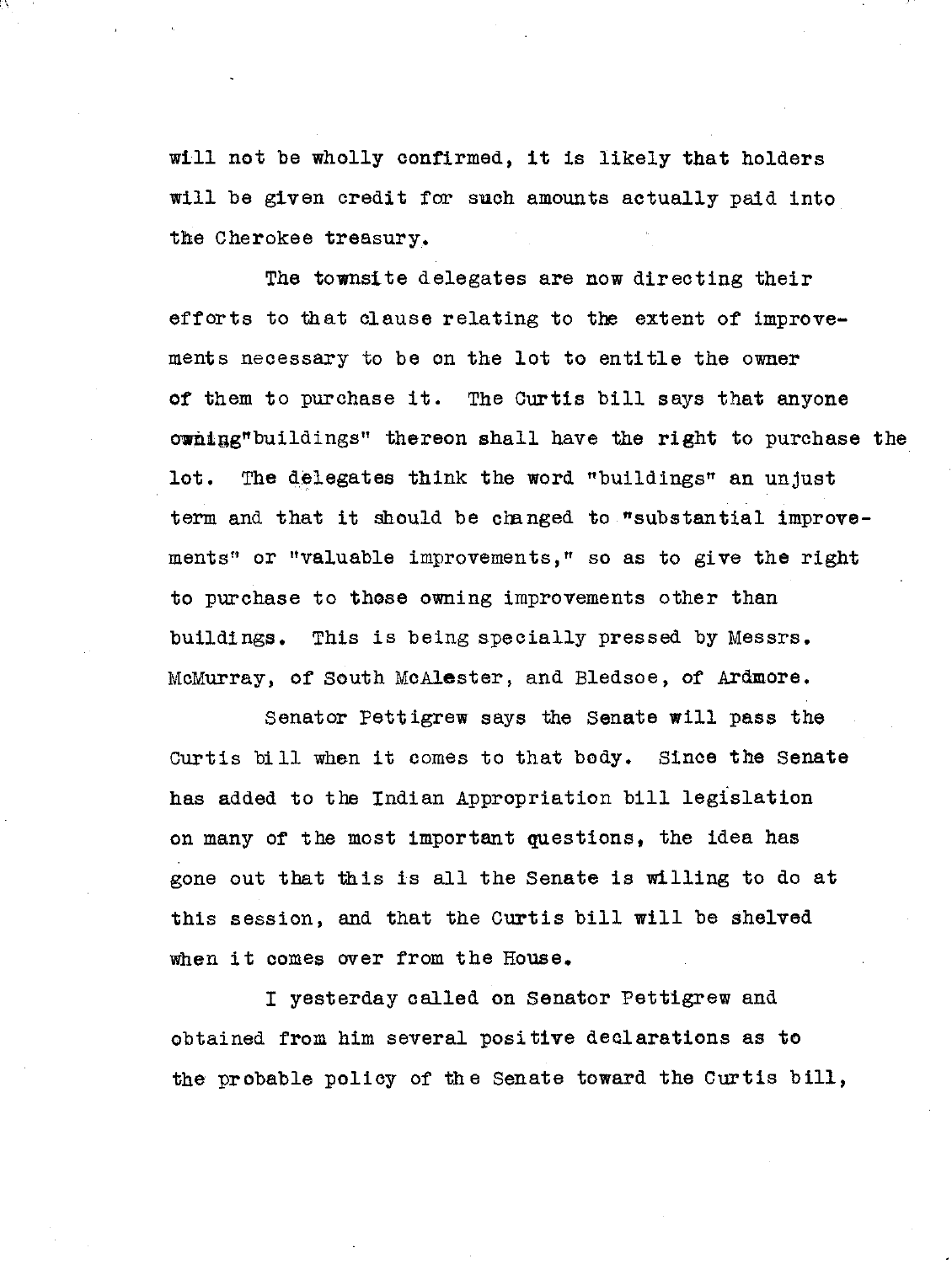and just at this time they are of especial interest, in view of the fact that he is Chairman of the Senate Indian Affairs Committee, and the **leader** in Indian matters in the Senate.

I asked the Senator the question: "If the House **passes** the Curtis bill, what do you think the Senate will do with **it?"**

"If the House will pass the Curtis bill," said the Senator, "we will pass it in some form. I will insist that it be taken up and considered as soon as it reaches the Senate. The Senate will likely modify it to some extent, but I think the general disposition is to pass it."

I then asked the Senator his opinion as to the separate features of the Curtis bill, and particularly as to townsites. He said:

"I think the townsite feature of the Curtis bill reasonably fair and just. *My* recollection is that I made some suggestions in the meetings of the sub-committee that led to its being drawn in its present form. The people in the towns have made the values, and they should, in all equity and fairmess, be given the benefit of them.

In view of the recent Senate amendment giving the citizenship claimants the right of appeal, I asked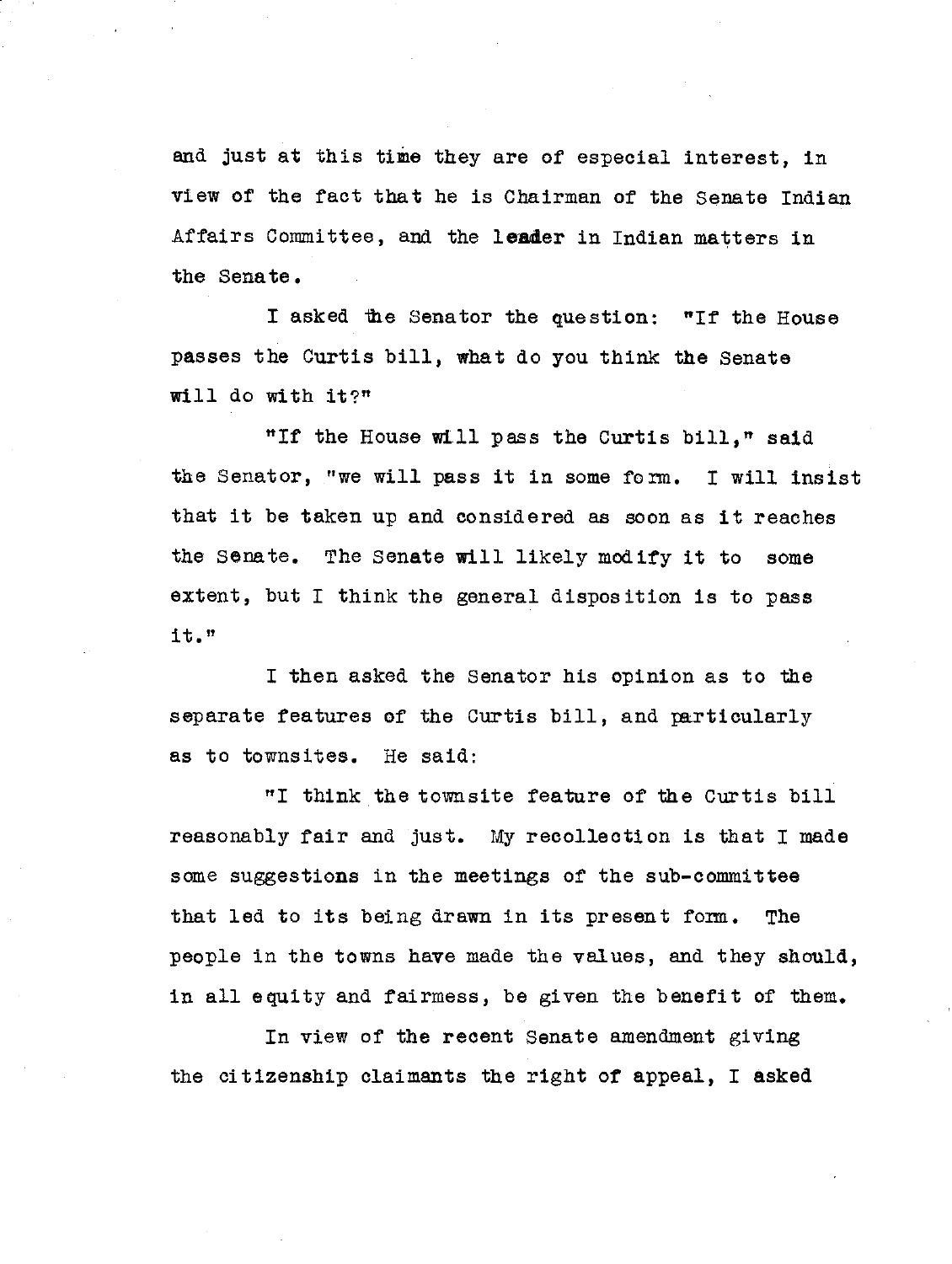the Senator for an opinion as to just what the conference committee would finally agree on.

"I think," said the Senator, "that the conference committee will agree on a provision allowing these claimants the right to appeal to the Court of Appeals at St. Louis. It has never been intended that they should be allowed to appeal to the Supreme Court of the United States. That amendment was adopted to avoid debate, with the understanding that the conference committee would modify it."

In discussing the general situation Senator Pettigrew said further that he and Judge Little had always agreed on what ought to be done. In other words their ideas of forthcoming legislation are in harmony.

In this connection it would be interest to add that Judge Little and Mr. Curtis, the author of the House bill, have during the past week held a number of private conferences, and it understood that they will work in perfect harmony.

A careful summary of the situation at this time would indicate that the Curtis bill is progressing as surely and smoothly as its friends could hope for, and that in some form it will find its way to the statute books.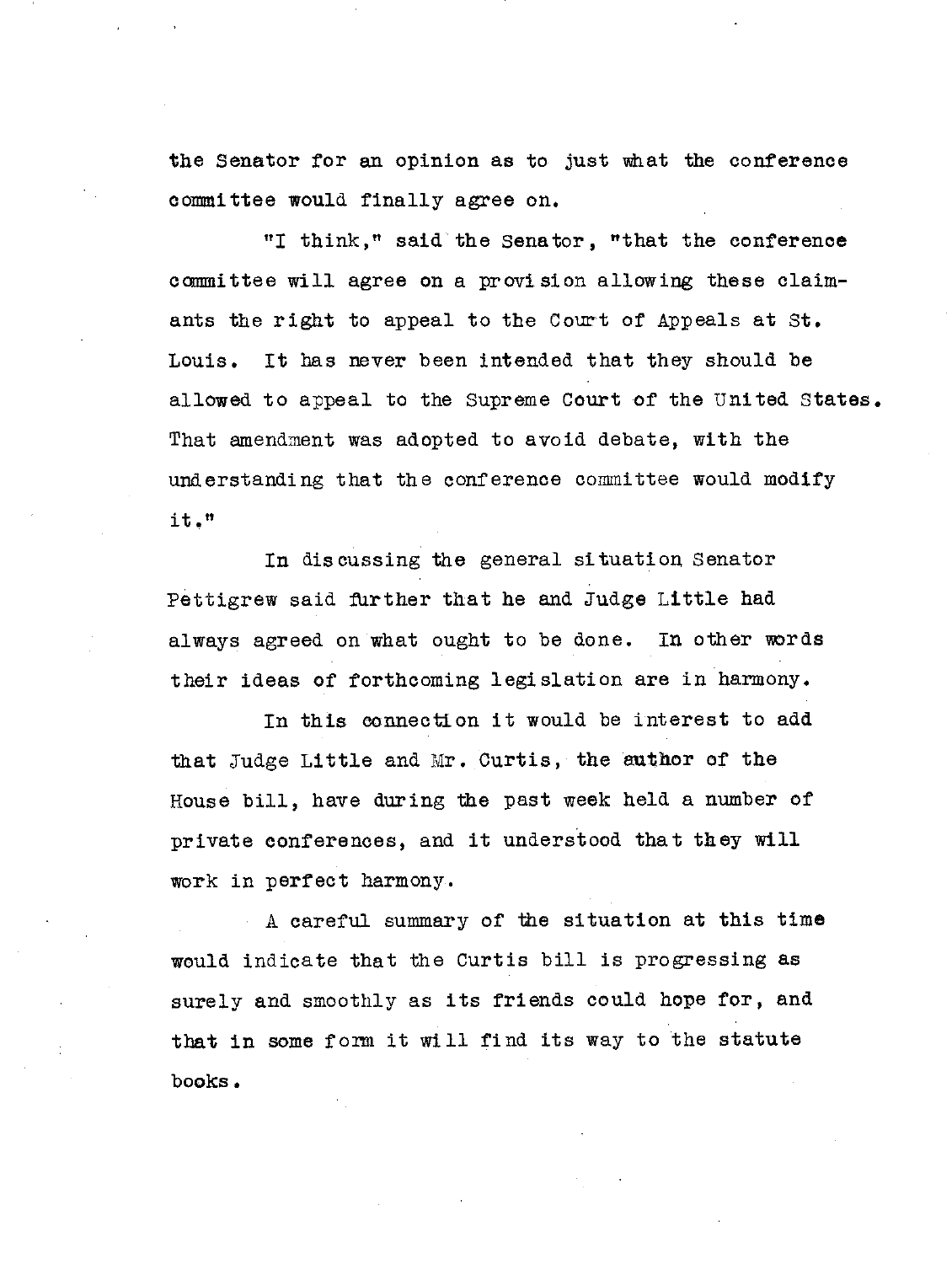The Cherokees are preparing to test the constitutionality of the recent law abolishing the jurisdiction of the Indian courts.

Judge C. B.Stuart, of South McAlester, arrived in Washington Thursday, and is holding daily consultations with the Cherokee delegations. They contemplate applying to the Supreme Court of the United States for a writ of habeas corpus, to release Charles and Slayden Foreman, Cherokee Indians, who were committed to the Muskogee jail without bail, by United States Commissioner McCombs, for killing Charles Johnson, another Cherokee Indian, some weeks ago. At the last session of the council the Cherokees appropriated money to test the constitutionality of this and other laws, before the Supreme court of the United States, and it is understood that the Foreman case is the first case having the facts sufficient to warrant a clear presentation of the question.

Judges C. B. Stewart and Yancy Lewis and W. T. Hutchings have been employed to represent the nation in the Territory courts, and other eminent counsel will be employed here to present the question to the Supreme Court of the United States. It has been suggested that ex-Senator Edmunds, of Vermont, will be employed.

Marshall J. S. Hammer, Clerk C. M. Campbell and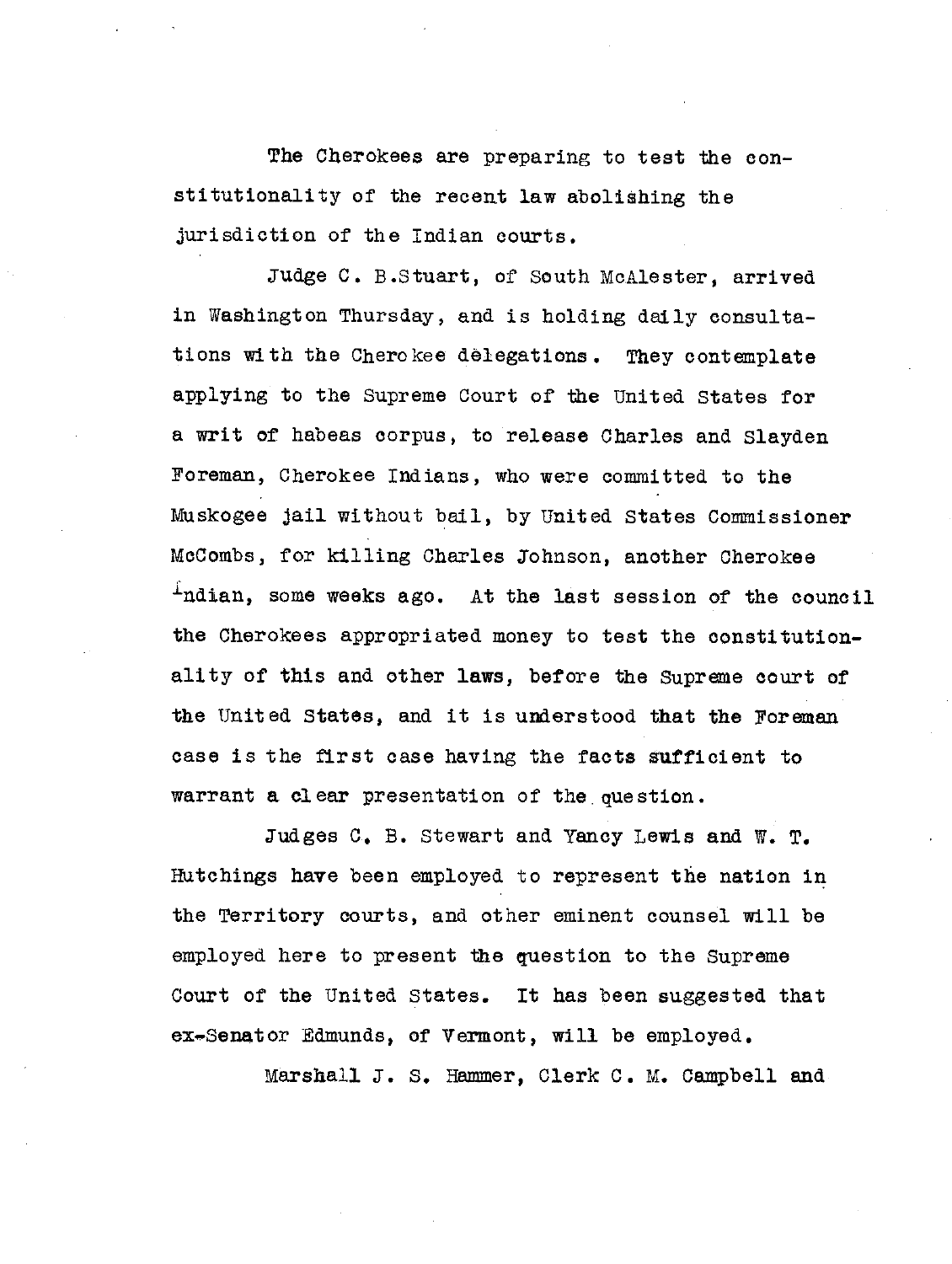Commissioner Bradford and Mr. A. V. Doak, all of Ardmore, are in Washington,

Marshal Hammer and Clerk Bradford come to confer with the officials of the Department of Justice about the loss of records caused by the recent burning of the court house at Ardmore, and other matters connected with their offices.

Mr. J. M. Lindsay, President of the Gainesville, South McAlester & St. Louis Railway, spent several days in Washington this week. He is on his way to the Indian Territory, and has been east in connection with the interests of the road.

Delegates Sam Powell, of Wagoner, will ask the committee to insert an amendment in the Curtis bill providing that the 160 acres, upon which is situated W. T. Whitaker's Orphan's Home at Pryor Creek, be set apart as the allotment of Mr. Whitaker, for the benefit of the Home. He will **ask** that this amount be declared to be the allotment due Whitaker, and that the same be allotted direct to the Home.

Mr. Powell is also directing his efforts to secure legislation that will permit the construction of water works and other public improvements at Wagoner. The town desires the privilege of pumping its water from

n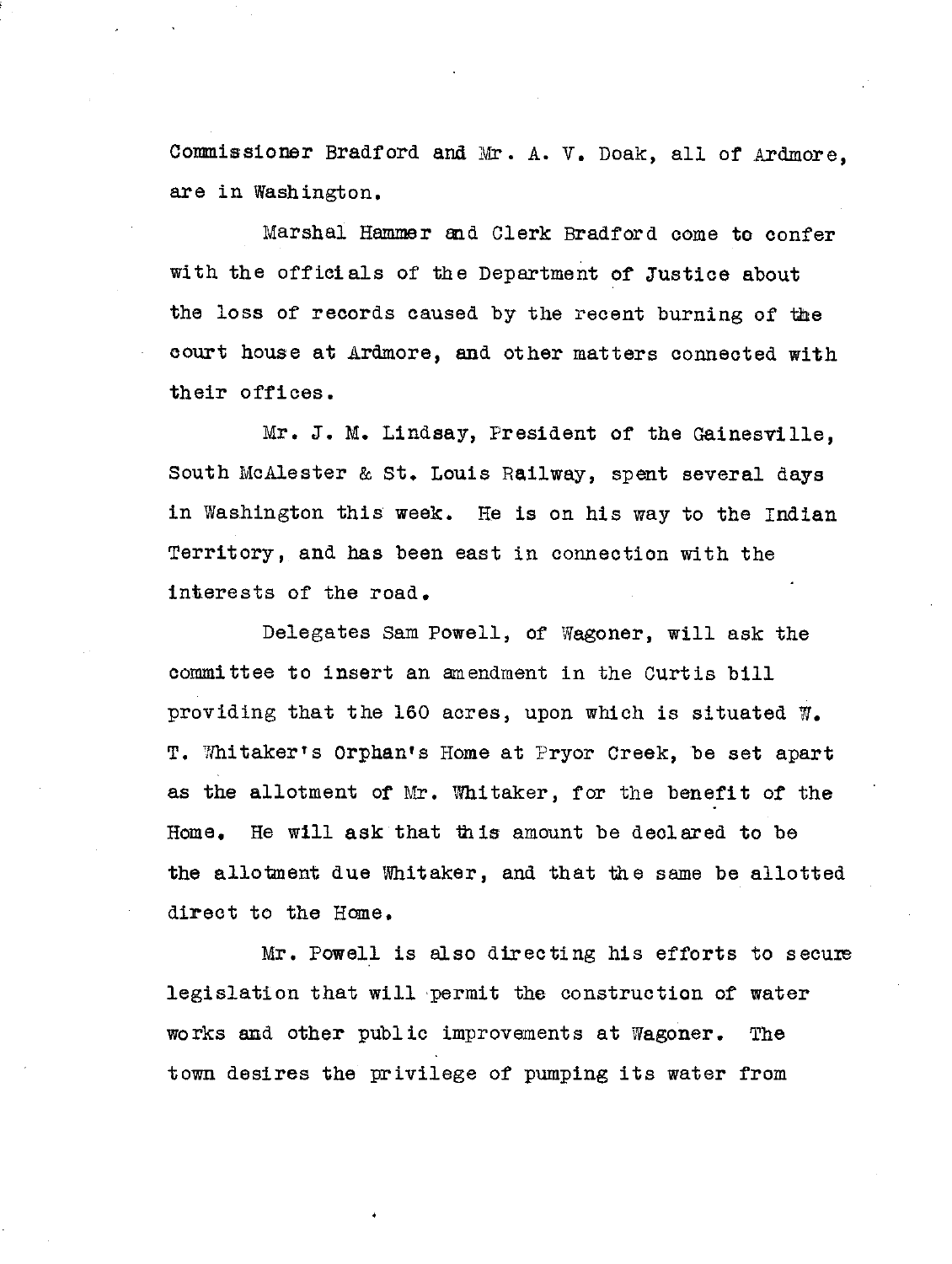Grand River, five and one-half miles distant. To do this they will have to be given authority to condemn private and tribal property. He succeeded in having an amendment granting this and other rights to towns, presented to the Indian Appropriation bill, but it was rejected by the Senate. It is his purpose to incorporate the substance in this amendment and try to secure its passage as a separate measure.

At a recent Institute of the teachers of the Choctaw nation, held at San Bois, they adopted resolutions asking Congress to provide that teachers' warrants shall be received in payment for town lots. Many of the teachers have written members of the committee asking that an amendment to that effect be added to the Curtis bill. They state that they are unable to draw money on their warrants, and that they are enforced to discount them at from 15 to 25 per cent discount. Their idea is that the measure suggested would afford needed relief. This is of course, out of the question. Under the Curtis bill the town government will purchase the townsite in bulk from the Indians. The purchasers of town lots will pay for them direct to the town authorities. There is no connection between the town governments and the Choctaw nation, and no obligation on their part to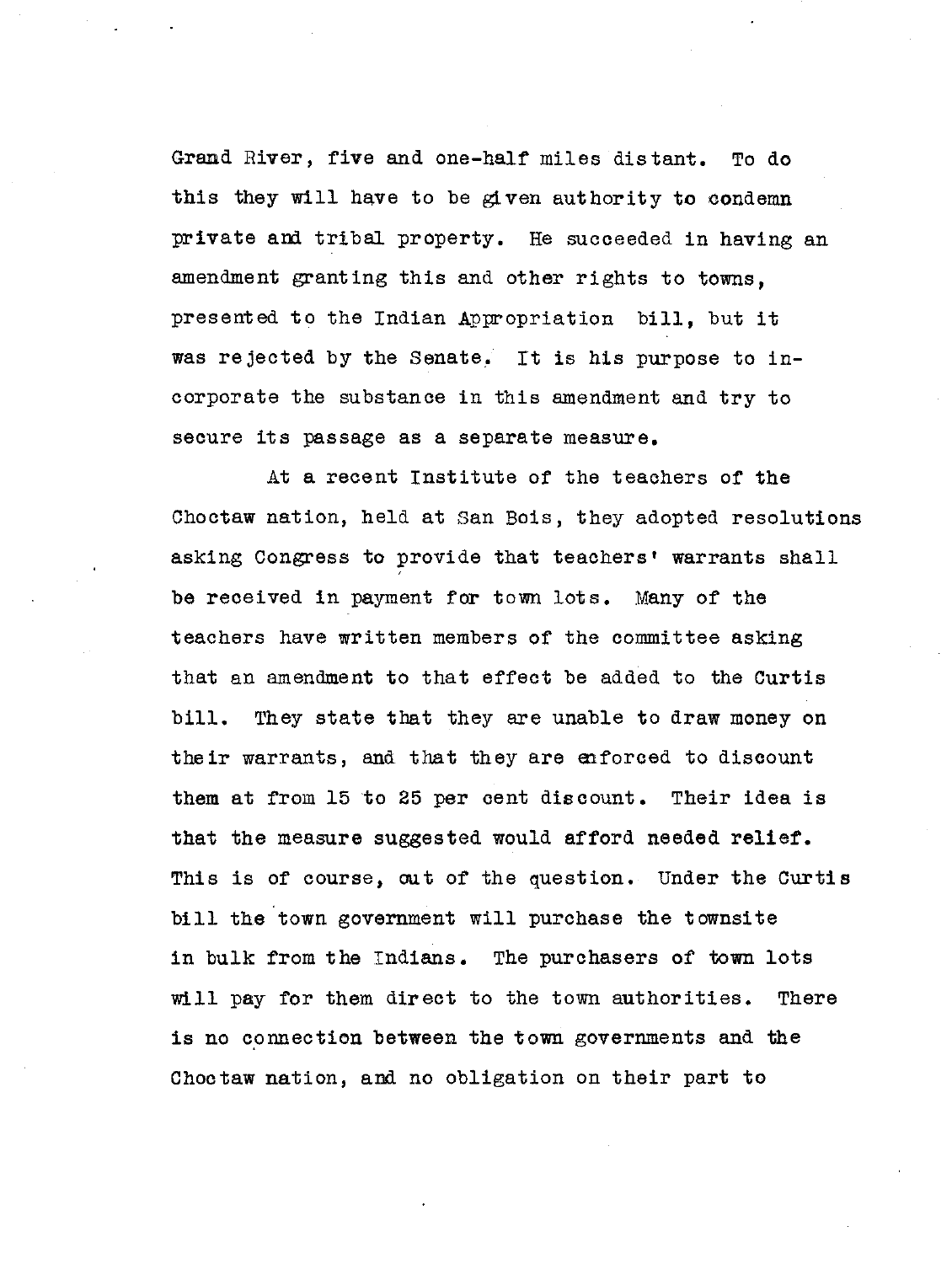accept in payment for lots, warrants which the Choctaw Nation refuses to pay.

Senate bill 3678 introduced this week by Senator Jones is "To authorize loyal Creek Indians to bring suit in the Court of Claims for damages committed on their property. The bill rehearses certain clauses in the treaties of 1856 and 1866 wherein it is agreed "That the United States shall protect-the Creeks and Seminoles from hostile invasion \* \* \* and full indemnity is guaranteed  $* * *$  out of the treasury of the United States," and that land sold by the Creeks shall be paid to soldiers who enlisted in the Federal army and the loyal refugee Indians and freedmen who were driven from their homes, to reimburse them in proportion to the respective losses," and provides that such loyal Creek Indians may, through their delegates and agents, or in the name of the Chiefs, within ninety days after the passage of the act, institute suit in the Court of Claims, with right of appeal to the Supreme Court of the United States.

The acting Secretary of the Interior has just transmitted to Congress a report on "The education of white and negro children in the Indian Territory."

The Secretary says: "It appears that there are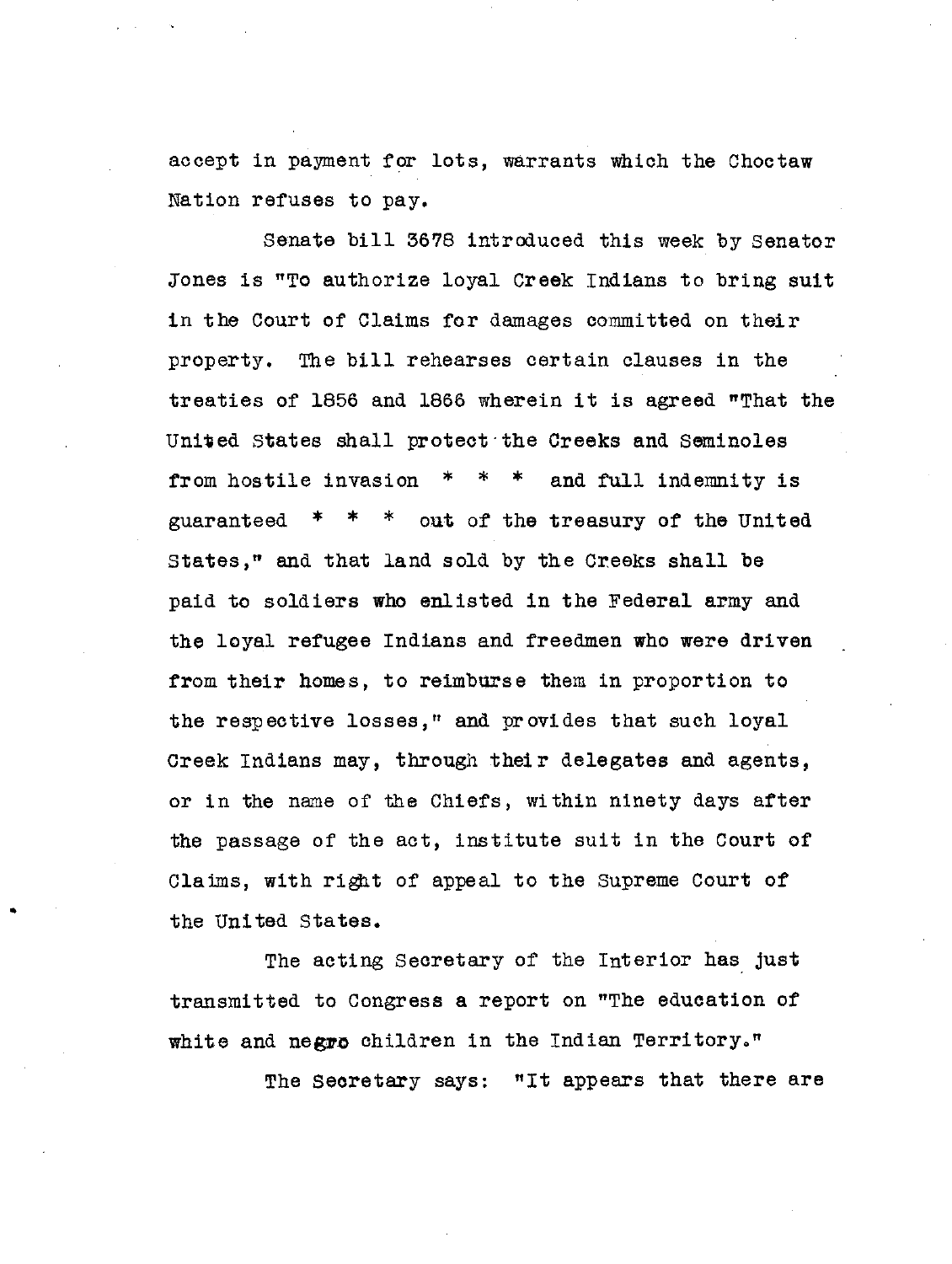more than \$50,000 children of school age, for whose education there is absolutely no provision -- children who are growing up without any of the advantages possessed by those in all other parts of the United States. In submitting the matter I cannot too strongly urge the importance of the subject to the welfare of the persons whose educational interests seem to have been wholly lost sight of."

The report of the Secretary includes a petition from citizens of Vinita asking an appropriation for educational purposes, and an extract from the report of the Commissioner of Education and the annual report of the Dawes Commission, calling attentiontothequestion.

Washington, Feb. 22, 1898.

The House Indian Affairs Committee completed the Curtis bill yesterday, (Monday). The favorable report has been authorized and it will be presented to the House in two or three days. It is now in the hands of a subcommittee appointed to redraft the bill, incorporating the amendments and change of verbiage, agreed upon by .the committee at its several recent meetings. The committee to redraft the bill is composed of Messrs. Curtis, Lacey and Little, and they are now at work.